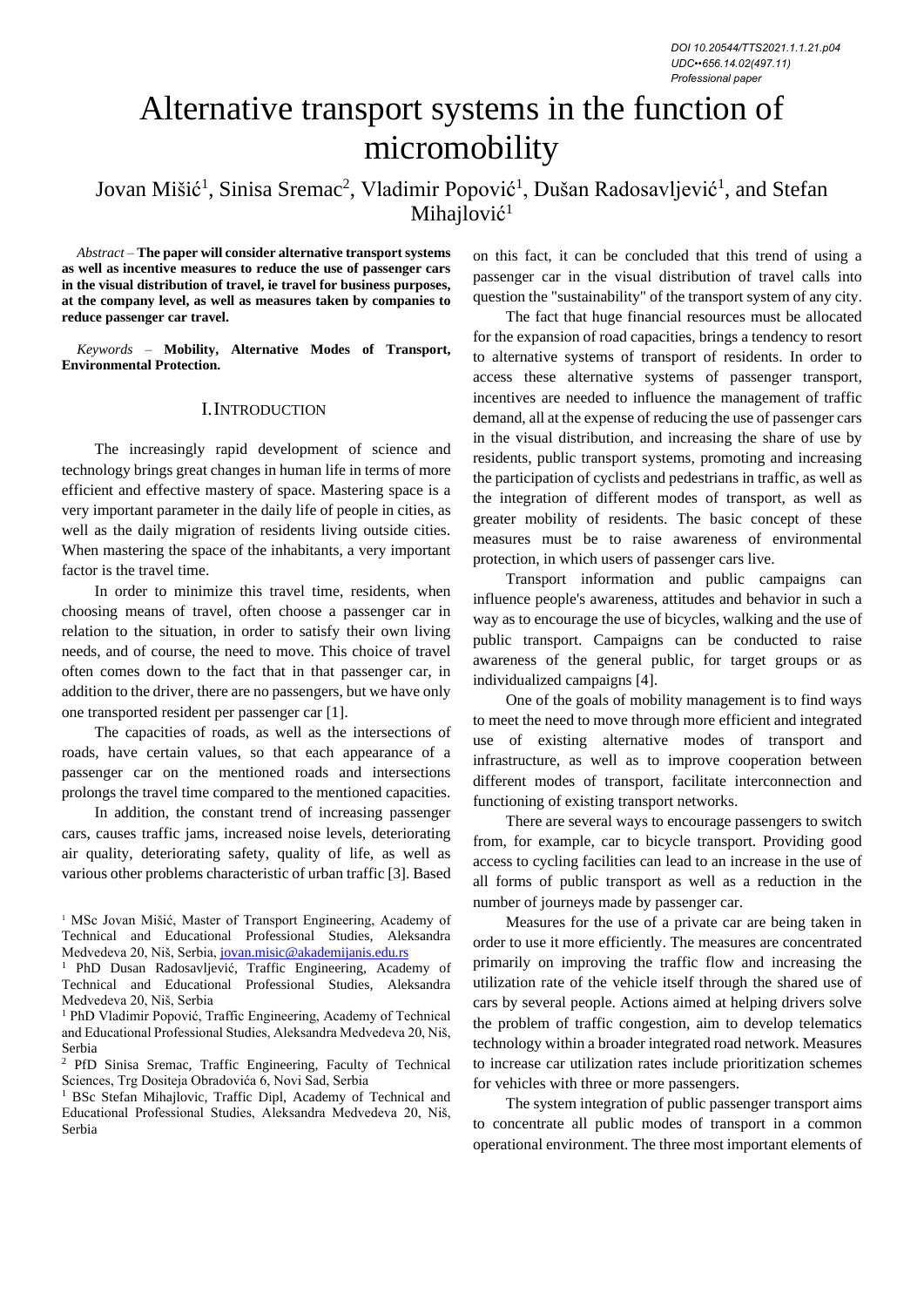the integrated system are coordinated timetables, the purchase of tickets valid for all journeys at the beginning of the journey and multimodal terminals, ie the physical, tariff and logical integration of the public transport system.

Globally, the challenge of climate change and its impact on the environment, health and the economy is strongly linked to transport and the behavior that accompanies unsustainable mobility [2].

The paper will consider alternative transportation systems, as well as incentive measures to reduce the use of passenger cars in the visual distribution of travel, ie travel for business purposes, at the company level, as well as measures taken by companies to reduce passenger car travel.

## II. ALTERNATIVE TRANSPORT SYSTEMS

In order to in a way reduce the number of trips made by passenger car, residents of any city must be offered an appropriate alternative of transportation that would have, if not approximately travel time, as well as travel time by passenger car, then certainly acceptable longer travel time for residents during the realization of their trip. Of course, the key factors when choosing an alternative to transportation, in addition to travel time, are the price of travel, as well as environmental protection, ie enabling a better and healthier life for residents in cities.

The main organizer of the city's transport system is the city itself. With its measures, as well as constant monitoring, research, and strategies, the city must define measures for coordinating the transport system, ie travel management. These measures should be primarily reflected in the price policy as well as price management, primarily the price of parking, and the price of transportation of public passenger transport systems [6]. The increase in the price of parking will certainly lead to the fact that the city has a larger number of trips realized by public mass transport systems, but this mass transport system must ensure the quality of transport service in terms of timetable accuracy, travel speed and travel comfort These two concepts are very important for the choice of residents when deciding to make a trip, and giving a chance to alternative transportation systems.

In addition, the city must influence various measures, as well as subsidies to companies, which would reduce the passenger car travel of its employees.

In order for urban mobility to be sustainable, it is necessary, first of all, to develop models and guidelines for improving the conditions for the use of alternative modes of transport, in the field of [6]:

- taxi service,
- bicycle traffic,
- pedestrian traffic,
- inland water transport,

- other alternative systems that have potential.

# III. MEASURES TO ENCOURAGE GREATER USE OF ALTERNATIVE TYPES OF TRANSPORT

Managing the demand for travel by applying land use policy instruments implies the creation of various forms of urban form that encourage greater use of environmentally friendly modes of transport. Increasing the intensity of land use and combining different types of activities at the same location results in acceptable walking distances at which to travel. At the same time, preconditions are being created for quality servicing of city by the public transport system.

With the appropriate land use policy, the number of passenger car trips can be reduced by 10-30% [4]. Research on trends in the relationship between the distance traveled and the choice of mode of transport in German cities over the past thirty years has shown that the impact of built space has a strong impact on two elements of traffic demand: distance traveled and choice of mode [5]. According to the same author, the influence on the choice of mode of transport can be divided into direct and indirect.

- 1. *Indirect impact*. Increasing the density of content with the necessary combination of a number of different activities (mixed use) reduces the distance over which the trip is performed. Reducing the distance increases the possibility of traveling on foot or by bicycle.
- 2. *Direct impact.* Densely populated areas usually have a more developed public transport network, which with a limited number of parking spaces and large traffic jams results in a comparative advantage of public transport and its greater use compared to the car.

In addition to the positive effects of land use management, which are reflected in the reduction of dependence on car use, it is important to emphasize the reciprocal impact that the promotion of alternative modes of transport has on land use. The positive effects are reflected in the increase of accessibility to urban sub-units and as a consequence of accessibility, the increase in the attractiveness of various commercial and entertainment contents. Thus, for example, the relationship between retail trade turnover and pedestrian traffic intensity has been established, and even in some cases it has been proven that the value of land in the central business area is directly related to pedestrian traffic intensity [4].

The changes in travel that result from surface management strategies can help solve various traffic problems and achieve the goals of sustainable urban planning.

In addition, what needs to be emphasized is the elaboration of campaigns and strategies that influence the change of behavior of transport system users, ie passenger car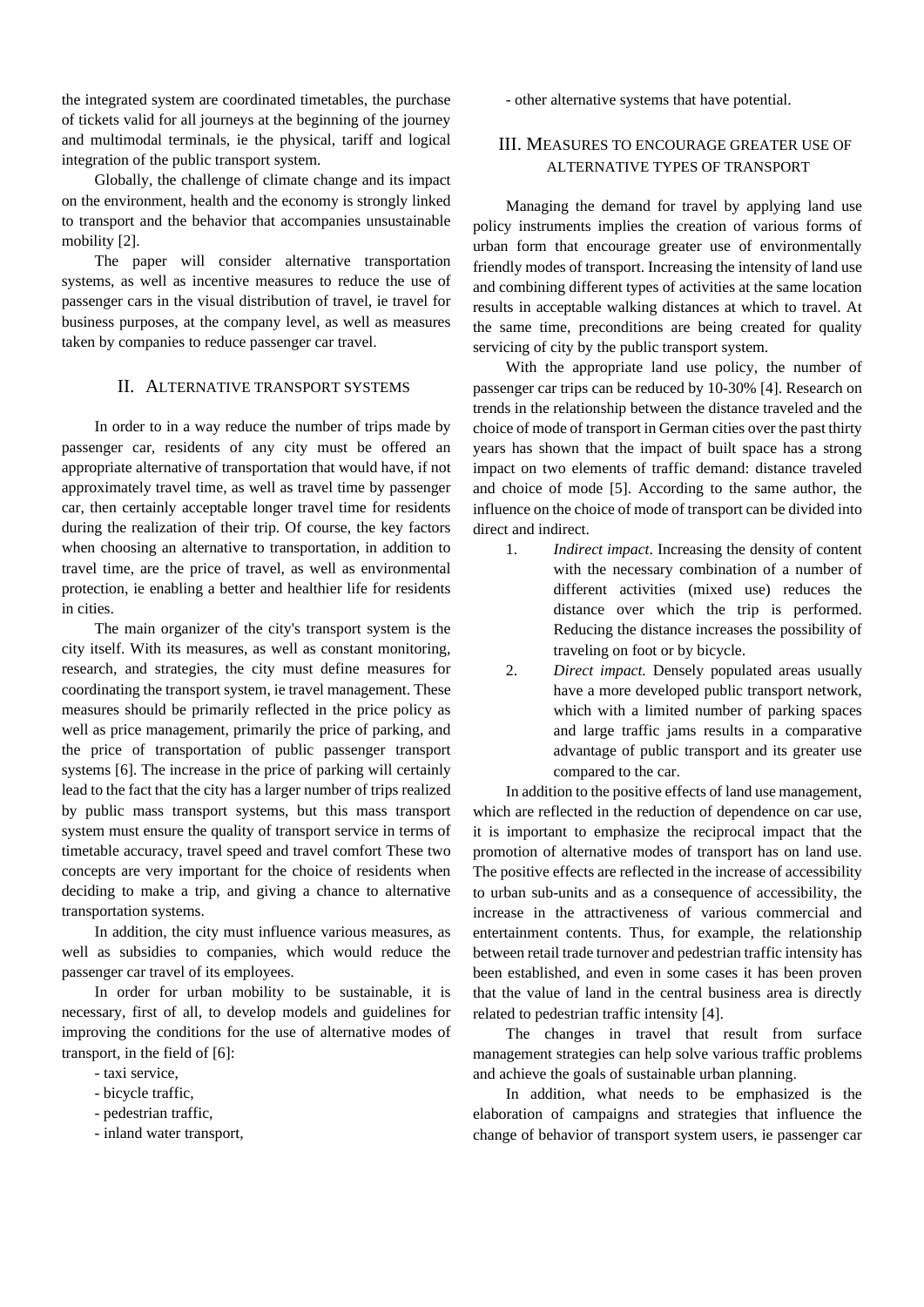users, in the context of promoting greater use of alternative modes of transport at the expense of reducing passenger car use.

Based on world experience, measures to promote greater use of alternative modes of transport in cities, which have been implemented, show that the best results have been achieved by applying:

- 1. Campaigns and promotional measures for pedestrian and bicycle traffic and public transport, which resulted in a reduction in the participation of cars in the visual distribution of travel;
- 2. Individual travel counseling to help reduce car use;
- 3. Compensation for employees who use public transport instead of a passenger car;
- 4. School mobility plans that enable children to walk safely to school;
- 5. Measures of car sharing (joint driving) and carpooling (joint car rental).

# IV. LIVEMOBILITY

When it came to travel management measures, travel management at the company level was mentioned. Every company is responsible for providing its employees with a comfortable and safe trip with the purpose of work, which is financially regulated. The social responsibility of companies, in addition to the compensation they give to their employees in order to regulate travel to and from work, is also reflected in the impact on the environment. That is why an increasing number of companies want to manage to travels of their employees [7]. This can be achieved by using modern information technologies that track, store travel data, provide real-time information about the mentioned trips, based on which a travel management algorithm can be created, and easily measure travel savings or costs, as well as the impact to the environment.



Fig. 1. Livemobility

Livemobility is an application that deals with tracking, storage and thus the management of travel data at the company level. Based on the company's research, when creating an algorithm for this application, it was found that about 20% of global warming comes from population mobility, and that 20% of CO2 emissions can be reduced by using this software [5].

#### *4.1. Livemobility Structure*

The structure of Livemobility is reflected in three entities that are of significant influence if the application is observed at the level of a certain company. The three entities are:

- 1. Users, ie employees;
- 2. Dispatch Center, which with the help of the mentioned application collects, stores and processes data on trips of users, ie employees. Also, in addition to this, they deal with monitoring the work of the application, as well as eliminating existing problems in the work of the application.
- 3. The Main Control Center, which on the basis of data obtained from the Dispatch Center, implements strategies, manages trips through subsidizing points to users and performs travel analysis.

It is very important to mention the coordination between these three entities, which must be at an enviable level, in order to benefit from the use of platform.

## *4.2. Phases of Impelmentation Livemobility*

In order to implement the mentioned application, it is necessary to consider it in phases. This phased or phased review of the implementation can be done as follows:

**PHASE 1** This phase is reflected in the research of the current situation at the company level and includes:

- 1. Internal call to its employees by the company and introduction to the benefits of the mentioned application.
- 2. Filling out an online survey of employees, where the most important question is the length of the trip. The mentioned application was implemented in a hospital in the Netherlands, where it was determined that the average length of employees in that hospital is 7.5 km.
- 3. Registration of employees in the application, as well as training for the use of the mentioned application.

**PHASE 2** This phase is reflected in motivating employees to switch from a passenger car to alternative modes of transport. Employee motivation is implemented through two levels: